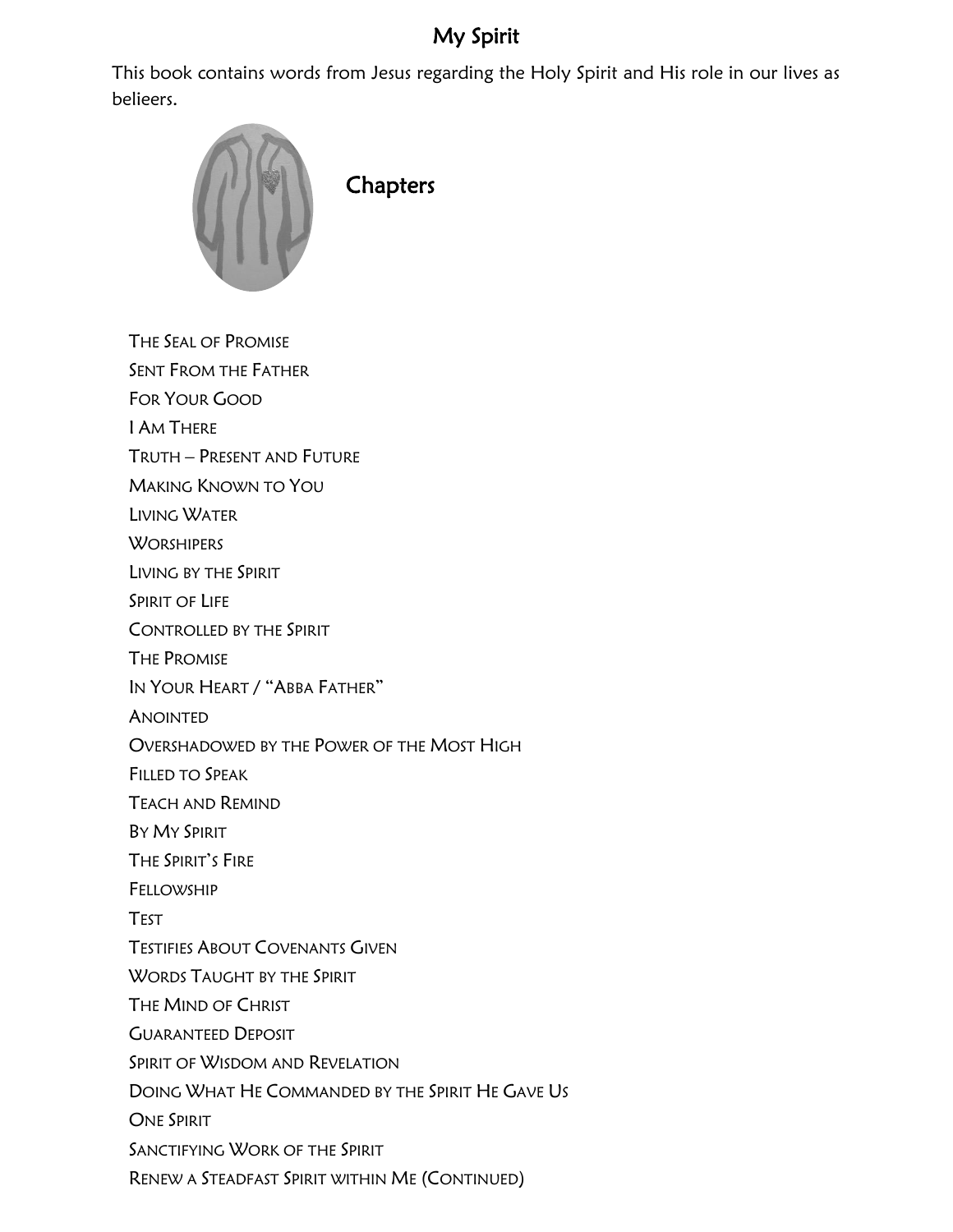## CHAPTER SAMPLE

## The Seal of Promise

And you also were included in Christ when you heard the word of truth, the gospel of your salvation. Having believed you were marked in him with a seal, the promised Holy Spirit, who is a deposit guaranteeing our inheritance until the redemption of those who are God's possession – to the praise of his glory. (Ephesians 1:13-14)

*My child,*

 *It is My Father's desire for you to be assured of Whose you are in Me. He knew that left on your own, you would have doubts and know not the finality of your salvation. My Father wanted the permanence of Who He is to be apparent to you so He gave His Spirit to you. Only His Spirit can relate all that He is to you. Only His Spirit can bring wholeness and radiate light in areas darkened by fear and doubt. It is He who moves freely on your behalf. It is He Who illuminates the path before you with the knowledge that His Word and His ways are unchangeable for you.*

 *Know Who My Father is through His Spirit in you. Know of His great love that binds you and hems you into His loving arms and open heart. Feel the glory of His presence all around you. Feel the finality of what has been done for you to set you free. Experiencing these things are a result of His Spirit sent to you to seal in you the knowledge of all the promises you have been given.*

 *Just like the seal on an envelope holds it together and keeps it from unraveling, so will His Spirt hold you together and keep you safe in Me. His Spirit will keep you in a place of stability, yet freedom. A place where His righteousness prevails in you and sin falls to the wayside. A place where you know you have been redeemed, once for all time and are now in right standing with the God of all creation. Know that you have been sealed for all time by His love and by My blood, shed for you. Know that this seal has the integrity of your Heavenly Father, causing it never to fail and always to stay in place for you.*

 *You have received the promise of salvation from My Father. A promise sealed in heavenly realms for you for all eternity. Rest in this gift of love and grace. Rest secure, knowing that: His promises will not fail and the seal of His Spirit in you cannot fail or be withdrawn. Know that you carry this promise and seal everywhere you go. Know that His Spirit in you, remains.*